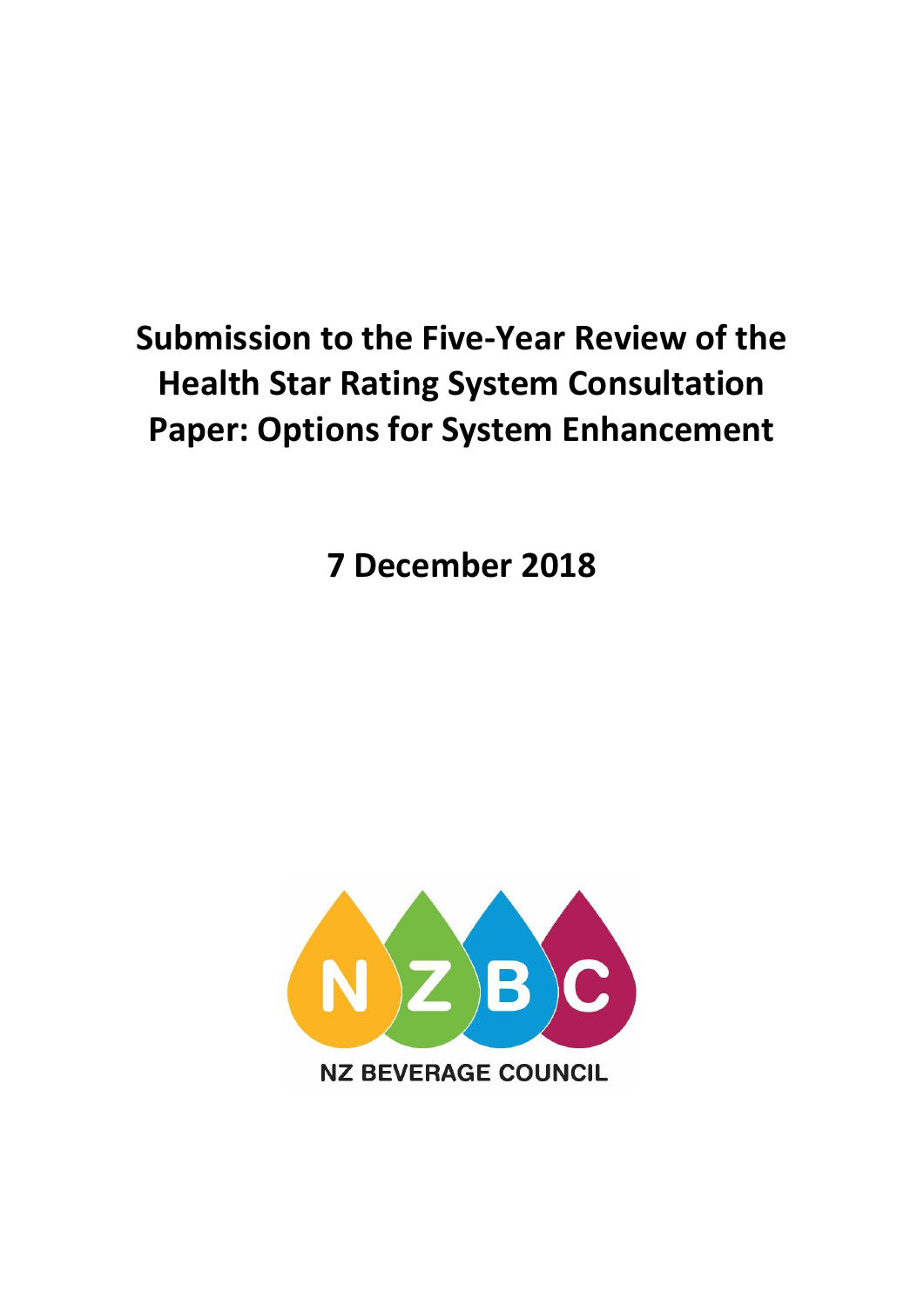### **Introduction**

- 1. The New Zealand Beverage Council (NZBC) is the industry association for New Zealand's nonalcoholic beverage sector and represents the manufacturers, bottlers, brand owners and suppliers operating in New Zealand.
- 2. The NZBC's membership is made up of a wide range of companies from some the largest multinational brands in the world through to some of the country's smallest boutique producers. NZBC members represent over 75 percent of the non-alcoholic ready-to-drink beverages sold at a retail level in New Zealand.
- 3. The NZBC makes this submission on behalf of its members. A full list of members can be found at [www.nzbeveragecouncil.org.nz/about/our-members/](http://www.nzbeveragecouncil.org.nz/about/our-members/)

## **The NZBC supports the Health Star Rating System**

- 4. The NZBC strongly supports the Health Star Rating (HSR) System and believes its greatly helps consumers to have access to the right information at the right time to make the best decisions for themselves and their families. For this reason, the NZBC actively encourages its members to adopt the current voluntary HSR system.
- 5. The HSR provides consumers with meaningful and easy-to-understand information that helps them to make informed choices in support of New Zealand's food and nutrition guidelines. The HSR does not require high levels of literacy and is on the front-of-pack, making it easy for consumers to identify.
- 6. The HSR system rates the overall nutritional content of a product. Products are given a number of stars based on their nutrients, ingredients and the amount of energy they provide. Products get less stars if they are high in saturated fats, sugar or sodium, while they get more stars if they are high in healthier nutrients such as fibre, protein, nuts and legumes. As an alternative, food and beverages using the HSR can also use the Integrated Energy Icon, which displays the energy value of a product in kilojoules (kJ). Most energy icons also contain a %DI calculation, to help consumers better understand the energy content of a product.
- 7. This is important because the New Zealand dietary guidelines recommend choosing foods and beverages with unsaturated fats, that are low in salt, and with little or no added sugar. The HSR system assists consumers to do this by helping them identify foods and beverages that are low in saturated fat, sodium and sugars against food and beverages that are higher. It is important to note, however, that the HSR was not designed to compare different categories of foods (such as choosing between fruit and candy). Instead, it is designed to enable consumers to make decisions on different foods and beverages within the same category (bottled water vs a sugarsweetened beverage).
- 8. The NZBC notes that there is strong awareness of the HSR. In New Zealand, the Health Promotion Agency commissioned Colmar Brunton to undertake a baseline survey on the HSR in 2015, with two subsequent surveys in 2016 and 2018. These surveys were designed to monitor awareness, recognition, understanding and the correct use of the HSR. The 2018 survey found:
	- High awareness of the HSR (75% versus 40% in 2015);
	- Half of shoppers have an accurate understanding of the HSR;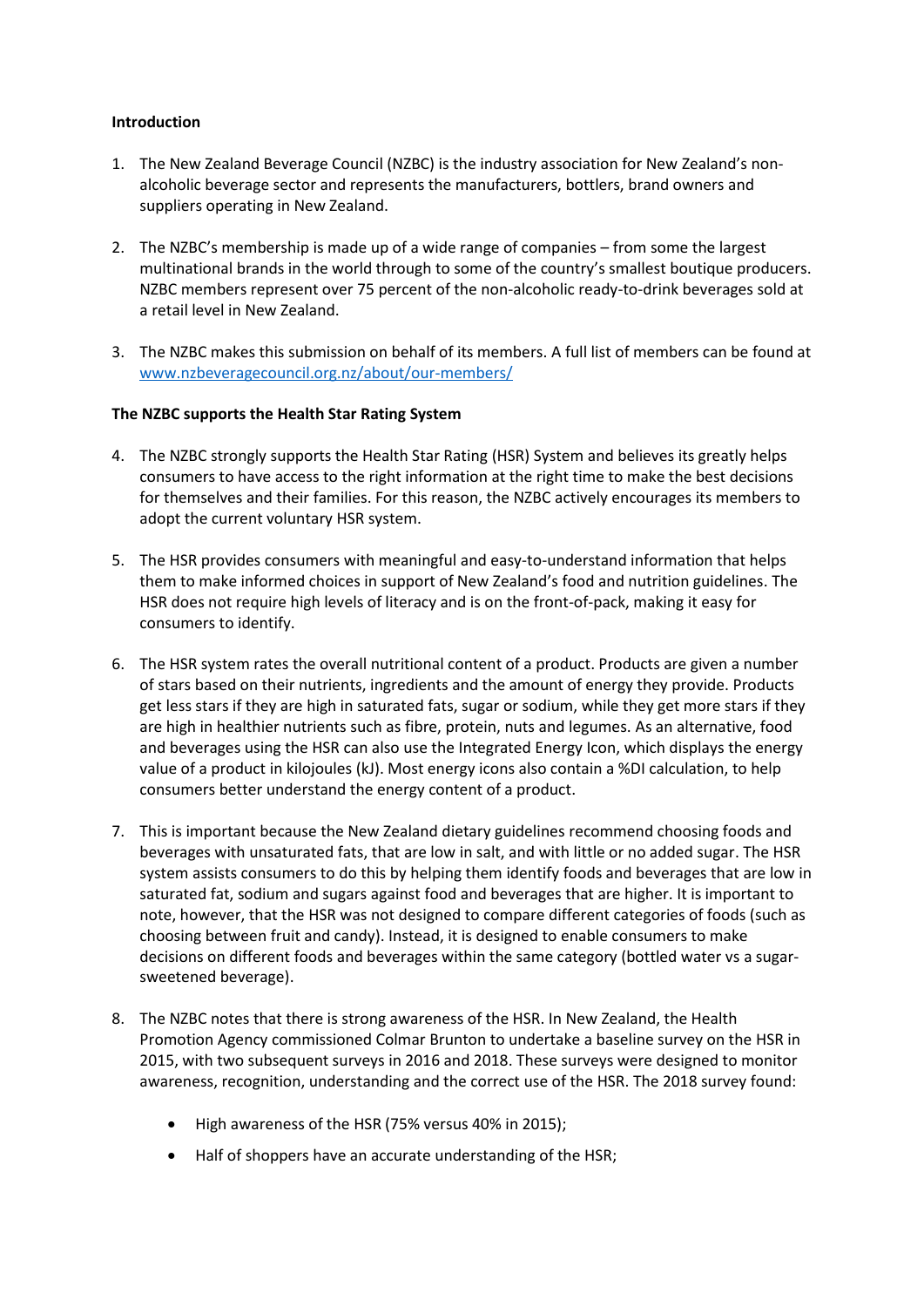- Correct use of the HSR is high at 68 percent;
- 40 percent trust the HSR (unchanged from 2015);
- The potential influence of the HSR on shopping behaviour is high, with 59% of shoppers using the HSR. 1
- 9. Despite high awareness, the NZBC believes that there would be real benefit in further consumer education through a government-led information campaign, with support from industry. This campaign would further increase consumer awareness of the HSR System and allow consumers to better understand and interpret the information they are being provided through the rating system, allowing them to make more informed nutritional decisions.
- 10. While the NZBC strongly supports the HSR system, it does acknowledge the issues highlighted the *Five-Year Review of the Health Star Rating Consultation Paper: Options for System Enhancement.* We therefore agree that there is benefit in enhancing the system so that it can better meet its objectives of enabling consumers to make better decisions in support of dietary guidelines.

# **Refinement to calculating the Health Star Rating for non-dairy beverages**

- 11. The NZBC agrees that there are some issues around the calculation of the HSR for non-alcoholic beverages – specifically in relation to non-dairy beverages. Non-dairy beverage incorporates a wide-range of products, ranging from beverages that have positive health benefits (such as packaged and flavoured waters and fruit and vegetable juice products) through to occasional beverages (such as sugar-sweetened beverages).
- 12. The NZBC believes that it is important that the HSR enables consumers to differentiate between beverages that should be consumed more often for their positive nutritional profile and those that should be consumed on occasion for enjoyment and refreshment.
- 13. **It is for this reason, that the NZBC supports Option E** outlined in the *Five-Year Review of the Health Star Rating Consultation Paper: Options for System Enhancement*, but with some important amendments.
- 14. Option E, as outlined in the consultation paper, states that *plain packaged water is the only nondairy beverage to score an HSR of 5, combinations of juice and water with no other additives score an HSR of 4.5 and all other non-dairy beverages calculate their HSR using the HSR Calculator.*
- 15. The NZBC agrees that water (still or carbonated) with no additives should automatically receive an HSR of 5.
- 16. While the NZBC agrees that water (still or carbonated) in any combination with fruit and vegetable juices, and with no added sugar, should automatically receive an HSR of 4.5, it is critical to note that the HSR is not designed to consider additives when rating products. Further, additives are not considered in any other category. Therefore, non-dairy beverages should not

**.** 

 $1$  Health Star Rating System – monitoring and evaluation, Health Promotion Agency 2018, available from [https://www.hpa.org.nz/research-library/research-publications/2018-health-star-rating-hsr-monitoring-and](https://www.hpa.org.nz/research-library/research-publications/2018-health-star-rating-hsr-monitoring-and-evaluation)[evaluation](https://www.hpa.org.nz/research-library/research-publications/2018-health-star-rating-hsr-monitoring-and-evaluation)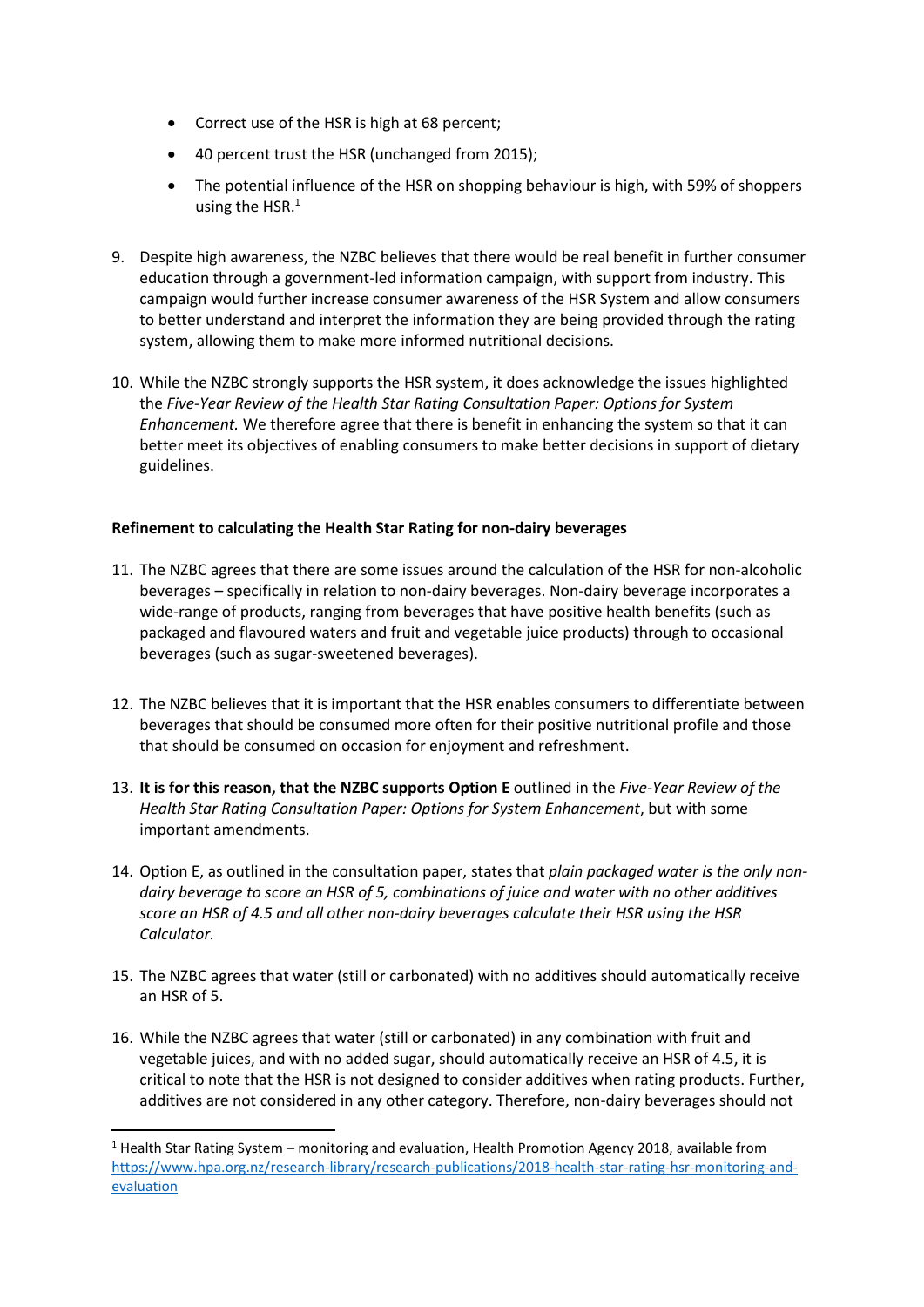be singled out and should not be penalised for containing additives described Schedule 14 of the Australia New Zealand Food Standards Code.

- 17. The NZBC therefore recommends that Option E be amended to read: *water (still or carbonated) in any combination with fruit and vegetable juices, and with no added sugar, should automatically receive an HSR of 4.5*.
- 18. The NZBC also notes that Option E does not clearly identify flavoured waters. It is understood that the intention is to allow flavoured water with no added sugar to receive an HSR of 4.5. Therefore, we recommend the inclusion of the following point under Option E: *Flavoured water (still or carbonated) with no added sugar, and that is close to the nutritional profile of water, should automatically receive an HSR of 4.5*.
- 19. The NZBC agrees with the principle that fruit and vegetable juices should automatically receive an HSR of 4.5. To ensure clarity and reduce confusion, however, these beverages should not be referred to as "100% fruit and vegetable juices". Many juices contain additives that are permitted under the Australia New Zealand Food Standards Code and are therefore not considered 100% juices.
- 20. For this reason, Option E should be clarified so that: *Fruit and vegetable juices (as defined in Standard 2.6.1 in the Australia New Zealand Food Code) with no added sugar should automatically receive an HSR of 4.5.*
- 21. The NZBC does not agree that all other non-dairy beverages should calculate their HSR based on the HSR calculator. If all other non-diary beverages have their HSR calculated on the current HSR calculator, almost all products will receive an HSR of 2 or less. For example, under the HSR calculator, low and no-sugar products cannot achieve above two stars, misleadingly indicating to consumers they are unhealthy, despite being low in kilojoules. This sends the wrong message to consumers.
- 22. Allowing low- and no-sugar beverages to score higher than two stars would help consumers make healthier choices. The possibility of achieving an HSR above 2 for all other non-diary beverages would also provide manufacturers with incentives to achieve possible reformulation, particularly with regard to sugar reduction in this category. For this reason, the NZBC believes that an alternative approach to calculate the HSR must be explored for all other non-diary beverages.
- 23. The NZBC would also like to add the following points to support Option E:
	- (i) Product definitions and categories should align with those stated in the Australia New Zealand Food Standards Code;
	- (ii) Note that 'no added sugar' is defined as per the conditions of a 'no added sugar' claim in Standard 1.2.7 of the Australia New Zealand Food Standards Code
	- (iii) Manufacturers continue to be given the choice to display either the energy icon or the stars.
- 24. It is also important that the HSR continues to be as inclusive as possible, with companies able to use one of the five hierarchy of HSR options outlined in the Style Guide. The NZBC supports manufacturers determining the best presentation format within the HSR Style Guide to display the HSR and is working to encourage its members to adopt the HSR for their beverage products.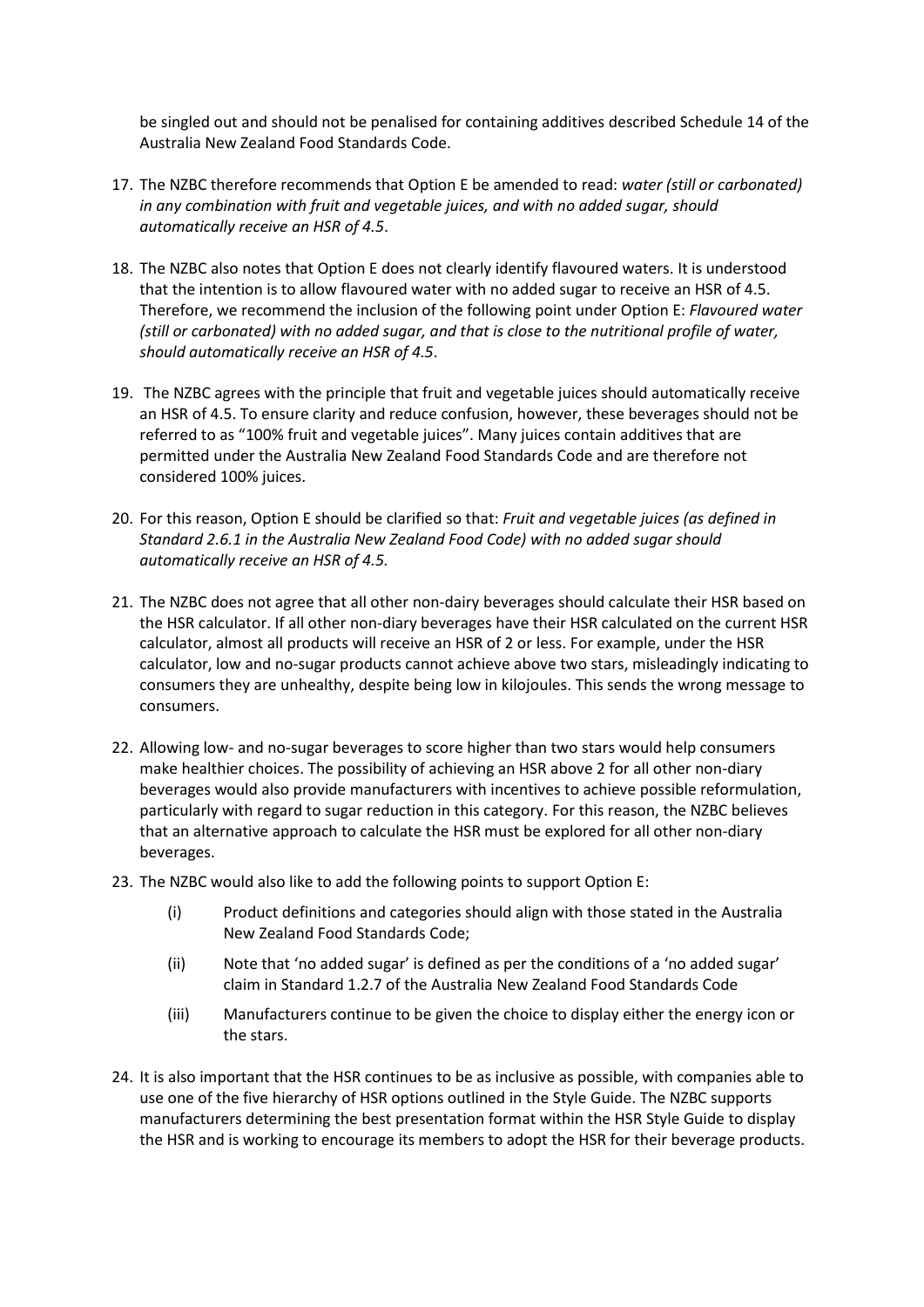- 25. In summary, the New Zealand Beverage Council supports Option E with the following amendments:
	- (a) Water (still and carbonated) with no additives automatically receives an HSR of 5.
	- (b) Flavoured water (still or carbonated) with no added sugar, and which is close to the nutritional profile of water, automatically receives an HSR of 4.5
	- (c) Water (still or carbonated) in any combination with fruit and vegetable juices, and with no added sugar, automatically receives an HSR of 4.5.
	- (d) Fruit and vegetable juices (as defined in Standard 2.6.1 in the Australia New Zealand Food Standards Code) with no added sugar automatically receives an HSR of 4.5.
	- (e) An alternative approach is explored for all other non-dairy beverages to address the lack of distinction between 2.5 and 4 stars.
- 26. In addition, the non-alcoholic beverage industry should be given the same opportunity as other food categories to choose which is the most appropriate option of the HSR hierarchy to display.

## **Refinement relating to the treatment of sugars in the Health Star Rating Calculator**

- 27. The NZBC agrees there is increasing attention relating to sugar consumption by some consumers and acknowledges that there is stakeholder concern regarding the perceived inappropriately high health star ratings of some products relatively high levels of added sugar. The NZBC believes this may be impacting on rates of consumer trust in the HSR system in New Zealand and it is important that this is addressed.
- 28. The NZBC also acknowledges that dietary guidelines in New Zealand and Australia do recommend limiting added sugar. It should be noted that there is no universally agreed definition for 'added sugars', which makes it difficult to determine the amount of added sugar in a product.
- 29. Total sugar, on the other hand, can be easily tested and it is relatively simple to ensure compliance. It is also important to note that there is no difference between the structure and how the body metabolises the same sugars that are intrinsically found in a food or added to it during process.
- 30. For these reasons, of the four options presented in the *Five-Year Review of the Health Star Rating Consultation Paper: Options for System Enhancement*, **the NZBC supports Option C – Increase the baseline points awarded for total sugars to reduce health star ratings for products relatively high in total sugars**. The NZBC would recommend increasing the baseline points for total sugar content to 25.
- 31. This change should result in a reduction in the HSR of those products that are relatively high in total sugars and which do not have significant nutritional value. This will likely impact on those products that consumers are most concerned about and should help improve consumer trust in the HSR system.

### **Conclusion**

32. The NZBC would like to thank mpconsulting for the opportunity to make this submission. If you have any further requests for information, please contact: